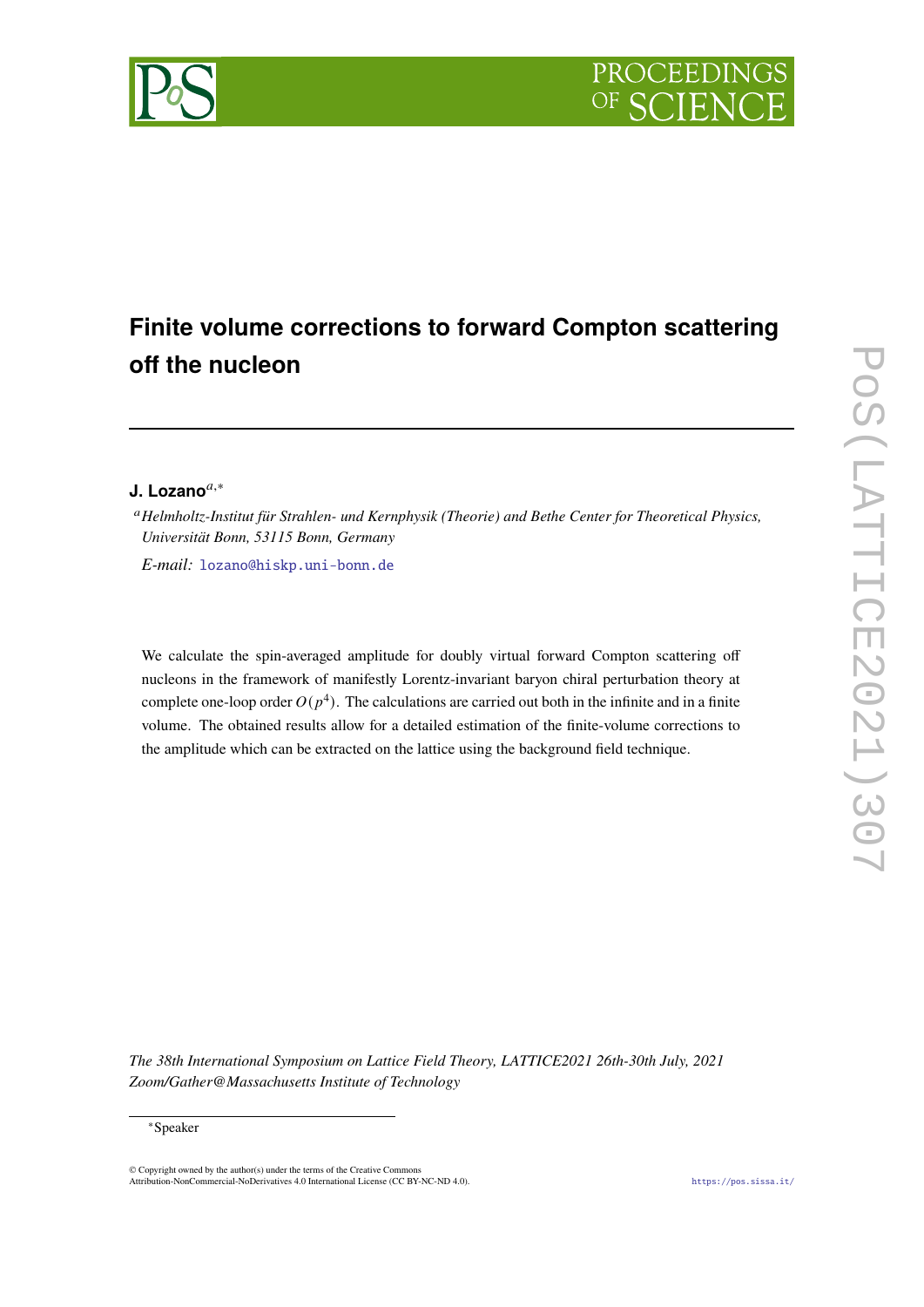# **1. Introduction**

The study of the Compton amplitude has gained much attention in recent years. It plays a central role in the analysis of many fundamental problems such as, for example, the evaluation of the Lamb shift in muonic hydrogen [\[1\]](#page-7-0), or the calculation of the proton-neutron mass difference [\[2–](#page-7-1) [9\]](#page-8-0). Hence, the calculation of this amplitude on the lattice would definitely contribute to the solution of the above problems. However, lattice results are always plagued by finite-volume artifacts which may be sizable in some cases. In order to carry out a precise extraction of the Compton amplitude, these finite-volume corrections should be reliably estimated and removed from the lattice data.

Different approaches have been proposed so far for the extraction of the Compton amplitude on the lattice. In this contribution, we shall discuss an approach based on the background field method [\[10](#page-8-1)[–16\]](#page-8-2). The calculations are done in Baryon Chiral Perturbation Theory, up-to-andincluding  $O(p^4)$ , where p is a small momentum/mass. Our study is focused on the calculation of the so-called subtraction function, which is related to the Compton amplitude in a particular kinematics. First, the forward doubly virtual Compton scattering amplitude off nucleons is evaluated, and the behavior of the subtraction function at small values of the photon momentum is discussed. Furthermore, the full set of the finite-volume corrections to the subtraction function is evaluated up-to-and-including  $O(p^4)$ . It is shown that, despite the poorly known low-energy constants at this order, the finite-volume artifacts can be evaluated quite accurately and do not preclude one from an accurate measurement of the subtraction function on the lattice.

## **2. Infinite volume Comptom scattering**

#### **2.1 Doubly-virtual Compton scattering in forward direction in the infinite volume**

In this contribution we follow the notations of Ref. [\[5\]](#page-7-2). We define the unpolarized forward Comptom scattering amplitude as an average over the nucleon spins:

$$
T^{\mu\nu}(p,q) = \frac{i}{4} \sum_{s} \int d^4x \, e^{iq \cdot x} \langle p, s | T j^{\mu}(x) j^{\nu}(0) | p, s \rangle, \tag{1}
$$

where  $(p, s)$  are the four-momenta and spin projections of incoming and outgoing nucleon, respectively, and  $q$  is the momentum of the (virtual) photons in the initial and final state, respectively. Further,  $j^{\mu}$  denotes the electromagnetic current.

Using Lorentz-invariance, current conservation and parity, this amplitude can be expressed through two invariant amplitudes:

$$
T^{\mu\nu}(p,q) = T_1(\nu, q^2)K_1^{\mu\nu} + T_2(\nu, q^2)K_2^{\mu\nu},
$$
  
\n
$$
K_1^{\mu\nu} = q^{\mu}q^{\nu} - g^{\mu\nu}q^2,
$$
  
\n
$$
K_2^{\mu\nu} = \frac{1}{m^2} \{ (p^{\mu}q^{\nu} + p^{\nu}q^{\mu}) p \cdot q - g^{\mu\nu}(p \cdot q)^2 - p^{\mu}p^{\nu}q^2 \},
$$
\n(2)

where  $v = p \cdot q/m$  and m is the nucleon mass.

Further, the invariant amplitudes can be split into the elastic and inelastic parts. Here we would like to mention that the definition, which is used in the following, unambiguously follows from the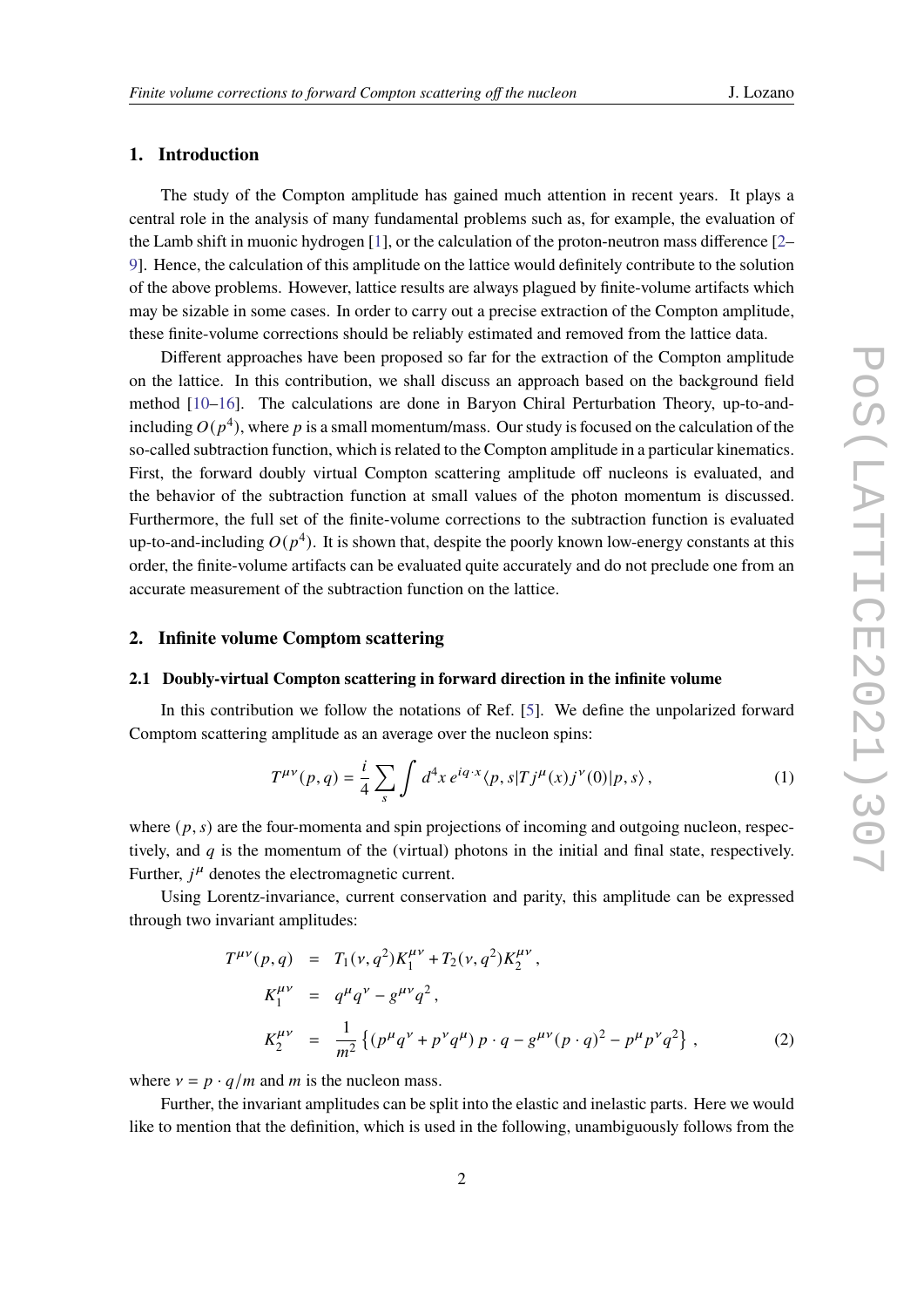requirement that the elastic amplitude vanishes in the limit  $v \to \infty$ , for fixed  $q^2$ , and thus obeys an unsubtracted dispersion relation in the variable  $\nu$ . Under this requirement, the elastic part is given by:

$$
T_1^{\text{el}}(\nu, q^2) = \frac{4m^2q^2 \left\{ G_E^2(q^2) - G_M^2(q^2) \right\}}{(4m^2\nu^2 - q^4)(4m^2 - q^2)},
$$
  
\n
$$
T_2^{\text{el}}(\nu, q^2) = -\frac{4m^2 \left\{ 4m^2 G_E^2(q^2) - q^2 G_M^2(q^2) \right\}}{(4m^2\nu^2 - q^4)(4m^2 - q^2)},
$$
\n(3)

where  $G_E$ ,  $G_M$  denote the electric and magnetic (Sachs) form factors of the nucleon.

The inelastic invariant amplitudes are defined as  $T_i^{\text{inel}} = T_i - T_i^{\text{el}}$ , with  $i = 1, 2$ . The amplitudes  $T_i^{\text{inel}}$  obey dispersion relations in the variable v:

$$
T_1^{\text{inel}}(\nu, q^2) = T_1^{\text{inel}}(\nu_0, q^2) + 2(\nu^2 - \nu_0^2) \int_{\nu_{\text{th}}}^{\infty} \frac{\nu' d\nu' V_1(\nu', q^2)}{(\nu'^2 - \nu_0^2)(\nu'^2 - \nu^2 - i\varepsilon)},
$$
  
\n
$$
T_2^{\text{inel}}(\nu, q^2) = 2 \int_{\nu_{\text{th}}}^{\infty} \frac{\nu' d\nu' V_2(\nu', q^2)}{\nu'^2 - \nu^2 - i\varepsilon}.
$$
\n(4)

Here, one has already taken into account the fact that, according to Regge theory, the dispersion relations for  $T_1^{\text{inel}}$ ,  $T_2^{\text{inel}}$  require one subtraction and no subtractions, respectively. The lower integration limit is equal to  $v_{\text{th}} = (W_{\text{th}}^2 - m^2 - q^2)/(2m)$ , with  $W_{\text{th}} = m + M_{\pi}$ , where  $M_{\pi}$  is the pion mass. The quantities  $V_1$ ,  $V_2$  denote the absorptive parts of  $T_1^{\text{inel}}$ ,  $T_2^{\text{inel}}$ . They can be expressed through the experimentally observed total (transverse, longitudinal) electroproduction cross sections  $\sigma_T(\nu, q^2), \sigma_L(\nu, q^2).$ 

The choice of the subtraction point  $v_0$  is arbitrary. The quantity  $S_1^{\text{inel}}(q^2) = T_1^{\text{inel}}(0, q^2)$  is usually referred to as the subtraction function. Analogously, one can define the full subtraction function that includes the elastic part as well:  $S_1(q^2) = S_1^{el}(q^2) + S_1^{inel}(q^2) = T_1(0, q^2)$ . At  $q^2 = 0$ the inelastic part of the subtraction function is given by

$$
S_1^{\text{inel}}(0) = -\frac{\kappa^2}{4m^2} - \frac{m}{\alpha} \beta_M , \qquad (5)
$$

where  $\kappa$ ,  $\beta_M$  denote the anomalous magnetic moment and the magnetic polarizability of the nucleon, respectively, and  $\alpha \approx 1/137$  is the electromagnetic fine-structure constant.

Recently, a different subtraction function was introduced in Refs. [\[8,](#page-7-3) [9\]](#page-8-0). The subtraction point has been chosen at  $v_0 = iQ/2$ , where  $Q = \sqrt{-q^2}$ . The new subtraction function is expressed through the amplitude  $\bar{T}$ :

$$
\bar{S}(q^2) = \bar{T}^{\text{inel}}(\nu_0, q^2), \quad \bar{S}(0) = -\frac{\kappa^2}{4m^2} + \frac{m}{2\alpha} (\alpha_E - \beta_M). \tag{6}
$$

The two subtraction functions are closely related to each other. Namely, the difference  $S_1^{\text{inel}}(q^2) - \bar{S}(q^2)$  is given through a convergent integral over the experimentally measured electroproduction cross sections. Hence, it suffices to calculate one of these subtraction functions. Since the choice  $v_0 = 0$ , in contrast to  $v_0 = iQ/2$ , can be implemented on the lattice in a straightforward manner [\[15,](#page-8-3) [16\]](#page-8-2), we stick to this choice.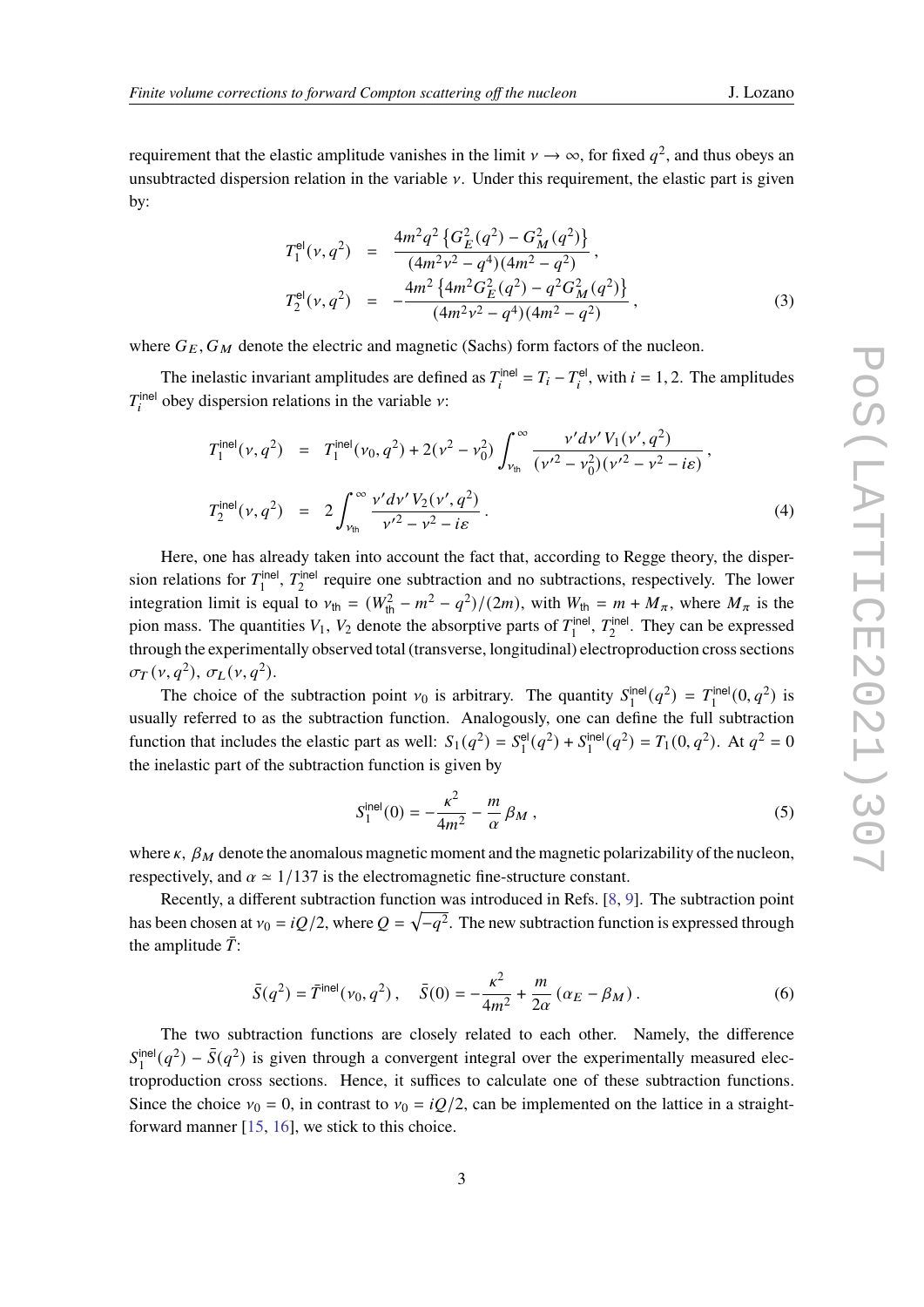

<span id="page-3-1"></span>

**Figure 1:** The subtraction function  $S_1^{\text{inel}}(q^2)$  for proton minus neutron, at order  $p^3$  and  $p^4$  in the left and right panel, respectively. Here,  $Q^2 = -q^2$ . The light blue, dashed and dark blue bands show the results of Models A, B and C, respectively. The result of Ref. [\[5\]](#page-7-2), which is obtained with the use of the Reggeon dominance hypothesis, is shown by the gray band. GeV units are used everywhere.

To compute our results, we make use of three sets of polarizabilities, referred to as model A [\[17\]](#page-8-4), model B [\[5\]](#page-7-2) and model C [\[18\]](#page-8-5) corresponding to the purely experimental input, the Reggeon dominance hypothesis and the combination of the lattice results with experimental data, respectively. Below, we evaluate the difference of the subtraction functions for the proton and the neutron<sup>[1](#page-3-0)</sup> using the input from the three distinct models:

<span id="page-3-2"></span>model A: 
$$
S_1^{\text{inel}}(0) = (0.8 \pm 2.7) \text{ GeV}^{-2}
$$
,  $\bar{S}(0) = (-0.2 \pm 2.6) \text{ GeV}^{-2}$ ,  
model B:  $S_1^{\text{inel}}(0) = (-0.7 \pm 1.0) \text{ GeV}^{-2}$ ,  $\bar{S}(0) = (-1.7 \pm 0.8) \text{ GeV}^{-2}$ ,  
model C:  $S_1^{\text{inel}}(0) = (-1.2 \pm 0.5) \text{ GeV}^{-2}$ ,  $\bar{S}(0) = (-2.2 \pm 0.6) \text{ GeV}^{-2}$ . (7)

# **2.2 Infinite volume results**

To calculate  $S_1^{\text{inel}}(q^2)$  and  $\bar{S}(q^2)$  independently, we made use of the leading-order effective Lagrangian of pions interacting with external sources [\[19\]](#page-8-6) together with the order four effective Lagrangian given in Ref. [\[20\]](#page-8-7).

Note from Fig. [1](#page-3-1) and Fig. [2](#page-4-0) that the experimental input, used in corresponding papers, leads to very large uncertainty at small values of  $Q^2$ , which comes mainly from the resonance region above the Δ-resonance. On the other hand, the results of Chiral Perturbation Theory become generally unreliable at higher values of  $Q^2$ . Thus, combining both calculations, one can get a coherent picture of the  $Q^2$ -dependence of the subtraction function in a wide interval and check the consistency of the Reggeon dominance hypothesis.

Notice, however, that the uncertainty in the different models considered in the present work lead to very large error bars in these plots. This concerns, especially, the results of model A, which completely overlap with the results of the models B and C, thus bringing no independent constraints.

<span id="page-3-0"></span><sup>&</sup>lt;sup>1</sup>In order to ease the notations, we do not attach the superscript  $p - n$  to the subtraction functions, corresponding to the difference proton minus neutron. From the context it is always clear, which subtraction function is meant.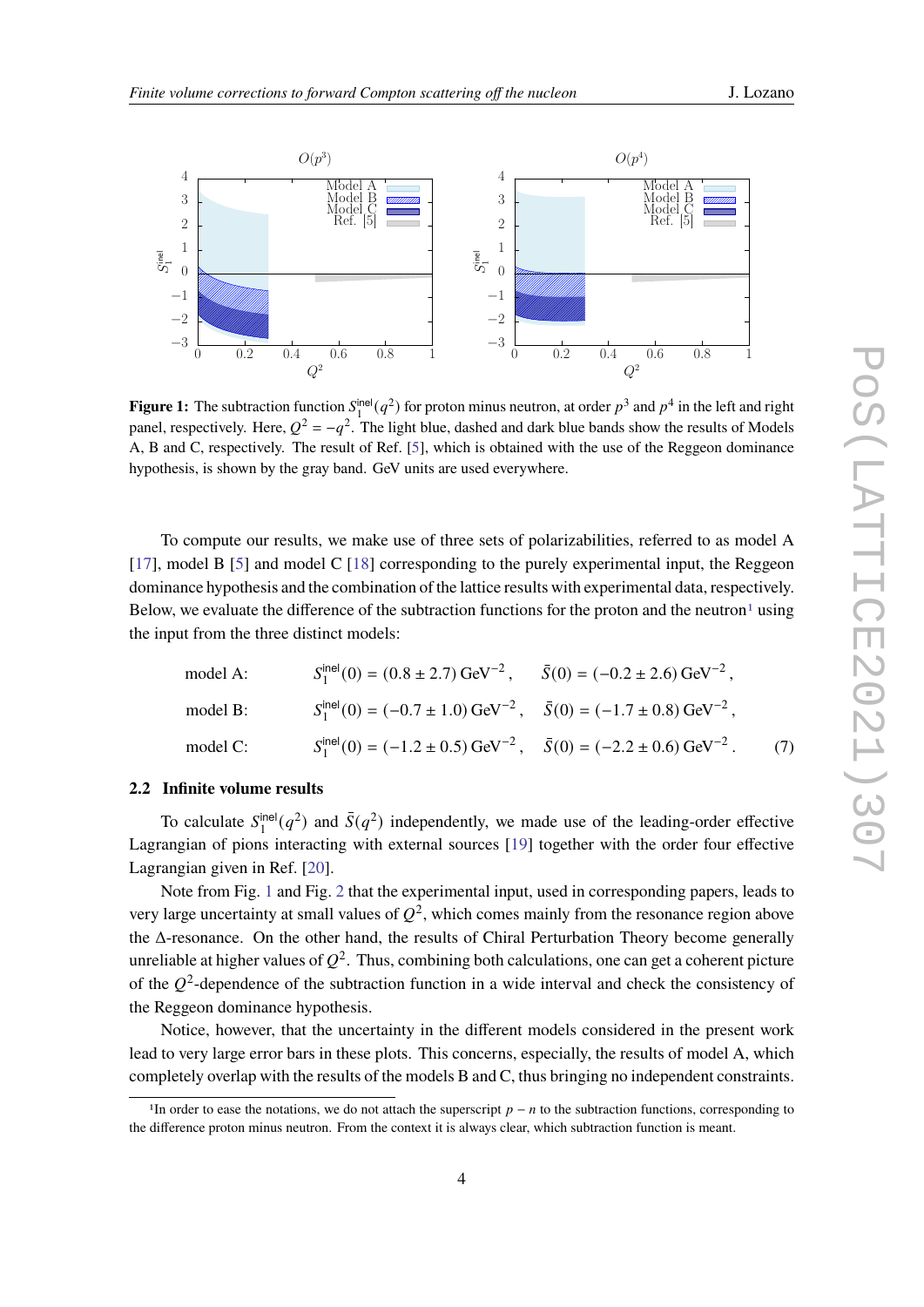

<span id="page-4-0"></span>

**Figure 2:** Results for the subtraction function  $\bar{S}(q^2)$  for proton minus neutron. The notations are the same as in Fig. [1.](#page-3-1) The gray band shows the result of Ref. [\[9\]](#page-8-0), obtained with the use of the Reggeon dominance. GeV units are used everywhere. The data point at the origin shows the prediction of the  $\bar{S}(0)$  in model B with Reggeon dominance, see Eq.  $(7)$ .

What is more important in our opinion, is that the amplitudes calculated in the effective field theory show a smooth behavior in the vicinity of  $Q^2 = 0$ , stated differently, no rapid variations are observed. Note also that the convergence is quite poor, and the picture changes significantly when going from  $O(p^3)$  to  $O(p^4)$ . Still, we do not observe any apparent disagreement to the Reggeon dominance.

## **3. Finite volume vorrections**

#### **3.1 Extraction of the subtraction function on the lattice**

The diagrams that contribute to the Compton amplitude are the same in the infinite and in a finite volume. The only difference consists in replacing the three-dimensional integrals with the sums over discrete lattice momenta (we take that the effects related to a finite size of a lattice in the temporal direction are already taken into account during the measurement of the energy levels). Assuming periodic boundary conditions, in the loop integrals one has to replace:

$$
\int \frac{d^4k}{(2\pi)^4i} \to \int_V \frac{d^4k}{(2\pi)^4i} \equiv \int \frac{dk_0}{2\pi i} \frac{1}{L^3} \sum_{\mathbf{k}} , \qquad \mathbf{k} = \frac{2\pi}{L} \mathbf{n} , \quad \mathbf{n} = \mathbb{Z}^3 .
$$
 (8)

Here, we consider the nucleon placed in a periodic magnetic field on the lattice with a spatial size  $L$  (the temporal size of the lattice is assumed to be much larger and is effectively set to infinity). The configuration of the magnetic field is chosen as:

$$
\mathbf{B} = (0, 0, -eB\cos(\omega n\mathbf{x})), \qquad \mathbf{n} = (0, 1, 0), \tag{9}
$$

where  $e$  denotes the proton charge. In Ref. [\[16\]](#page-8-2) it has been shown that the spin-averaged level shift in the magnetic field with a given configuration is given by:

$$
\delta E = -\frac{1}{4m} \left( \frac{e}{\omega} \right)^2 T_L^{11}(p, q) + O(B^3), \qquad p^{\mu} = (m, \mathbf{0}), \quad q^{\mu} = (0, 0, \omega, 0). \tag{10}
$$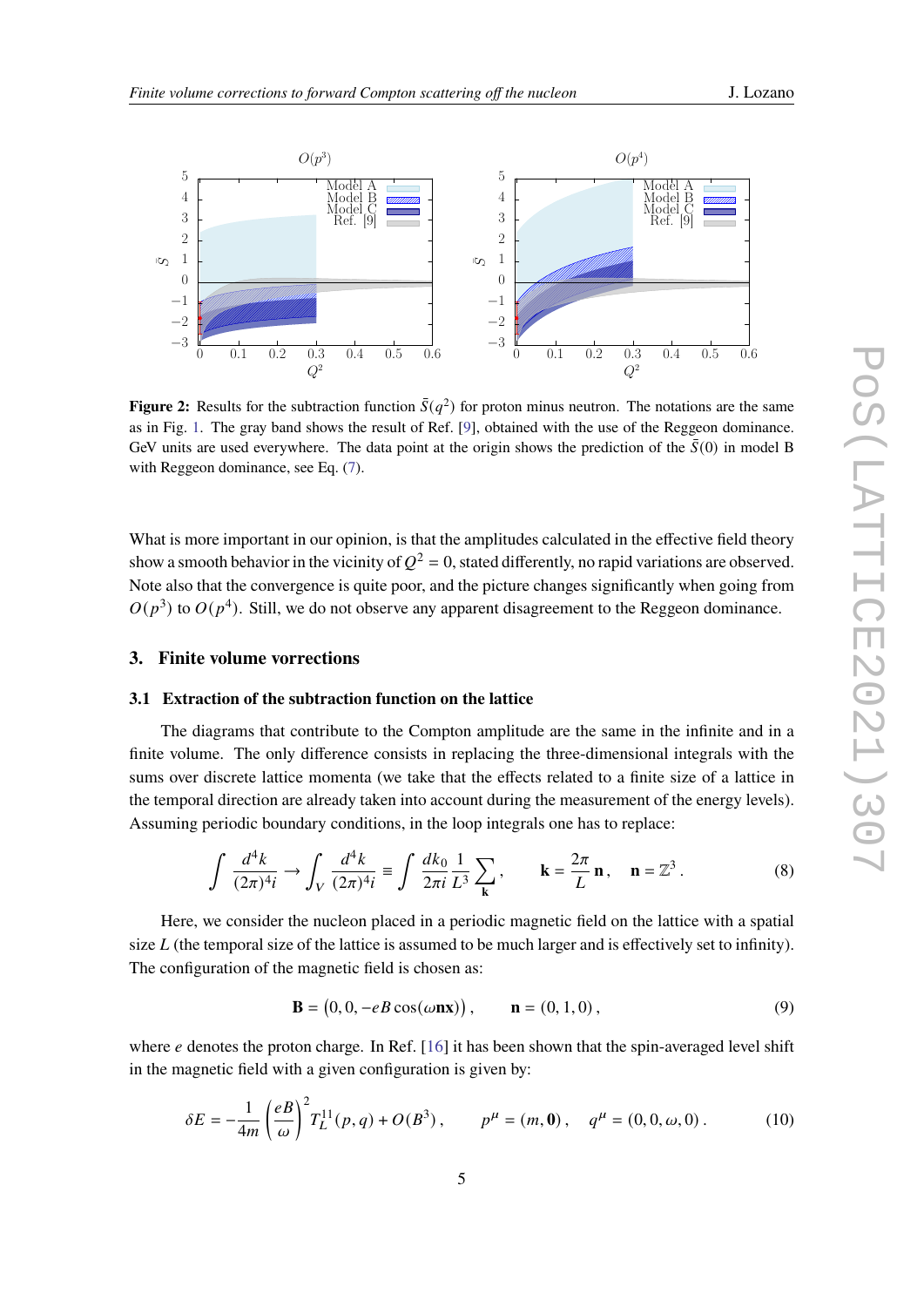<span id="page-5-0"></span>

**Figure 3:** The finite-volume effect in the proton amplitude versus the dimensionless variable  $M_{\pi}L$ . The uncertainty in the knowledge of the LECs does not translate into a large uncertainty in the final results, the width of the red band is barely visible by eye.

Note that here  $T_L^{11}(p,q)$  denotes the 11-component of the full Compton scattering amplitude in a finite volume (in other words,  $T_L^{11}(p,q)$  includes both inelastic and elastic parts). Further,  $q^2 = -\omega^2$ . Hence, placing a nucleon in the periodic magnetic field enables one to extract the amplitude at non-zero (albeit discrete) values of  $q^2 < 0$ . The other variable is  $v = p \cdot q/m = 0$  in the given kinematics.

#### **3.2 Finite volume results**

In this subsection, we present the finite-volume corrections to the 11-component of the Compton tensor, which enters the expression of the energy shift in the periodic background field. The quantity,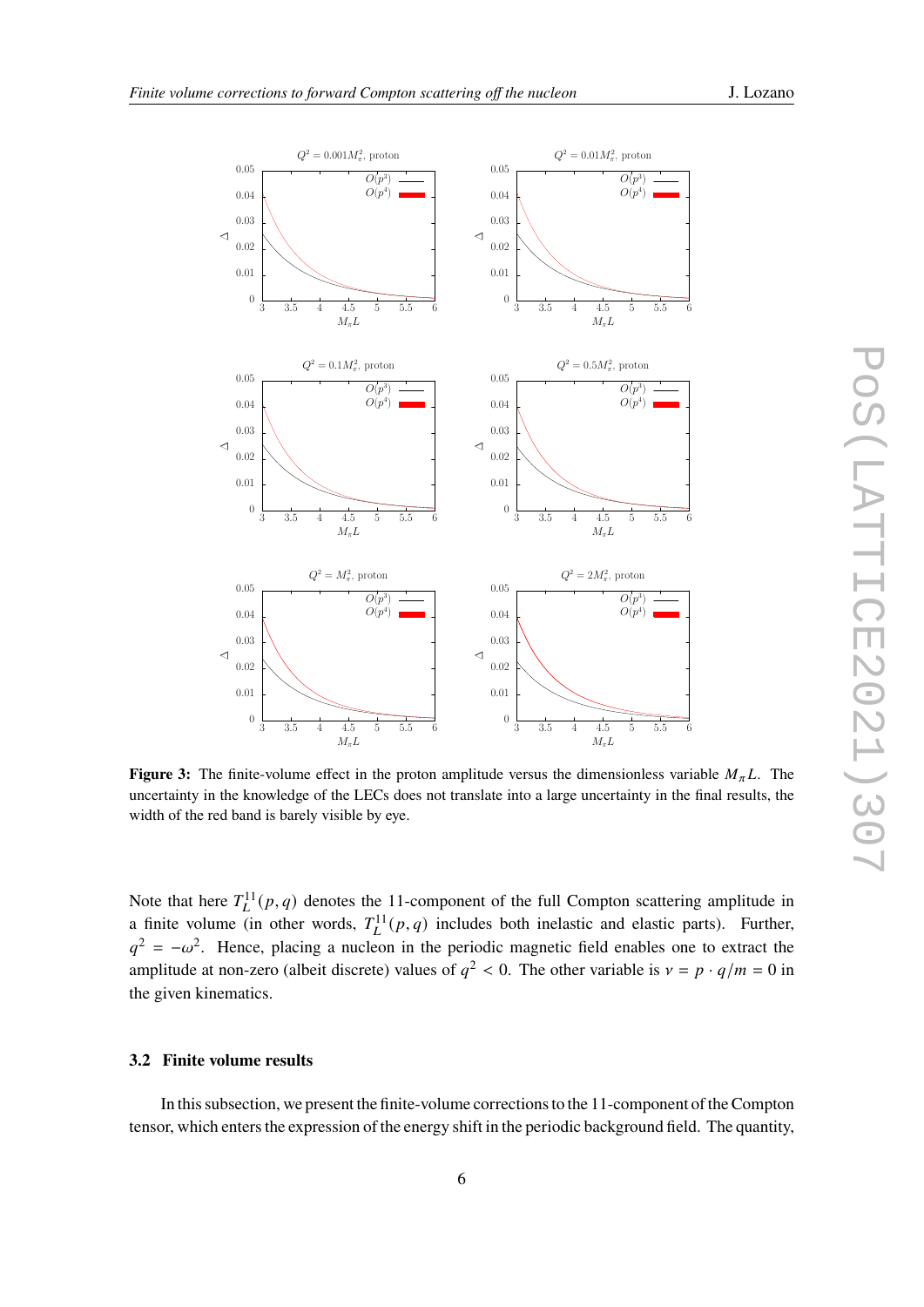<span id="page-6-0"></span>

**Figure 4:** The same as in Fig. [3](#page-5-0) for the neutron.

 $\frac{1}{3}$ 

0.01

 $M_{\pi}L$ 

3 3.5 4 4.5 5 5.5 6

which is calculated here, is given by:

 $\begin{smallmatrix}0&1\\3\end{smallmatrix}$ 

0.01

$$
\Delta = \frac{T_L^{11}(p,q) - T^{11}(p,q)}{T^{11}(p,q)}.
$$
\n(11)

 $M_{\overline{v}}L$ 

3 3.5 4 4.5 5 5.5 6

We calculated this quantity for the physical value of the pion mass and for several different values of  $q^2$ , separately for the proton and the neutron.

The finite-volume corrections to the Compton amplitude are shown in Figs. [3](#page-5-0) and [4](#page-6-0) for the following values of the variable  $Q^2$ :

$$
Q^{2} = 0.001M_{\pi}^{2}, \ 0.01M_{\pi}^{2}, \ 0.1M_{\pi}^{2}, \ 0.5M_{\pi}^{2}, \ M_{\pi}^{2}, \ 2M_{\pi}^{2}.
$$
 (12)

These figures contain our main result. It is seen that, both for the proton and the neutron, the finite-volume corrections are encouragingly small for  $M_{\pi}L \geq 4$ . Moreover, the uncertainty caused by the poor knowledge of the  $O(p^4)$  LECs is indeed moderate in the final results.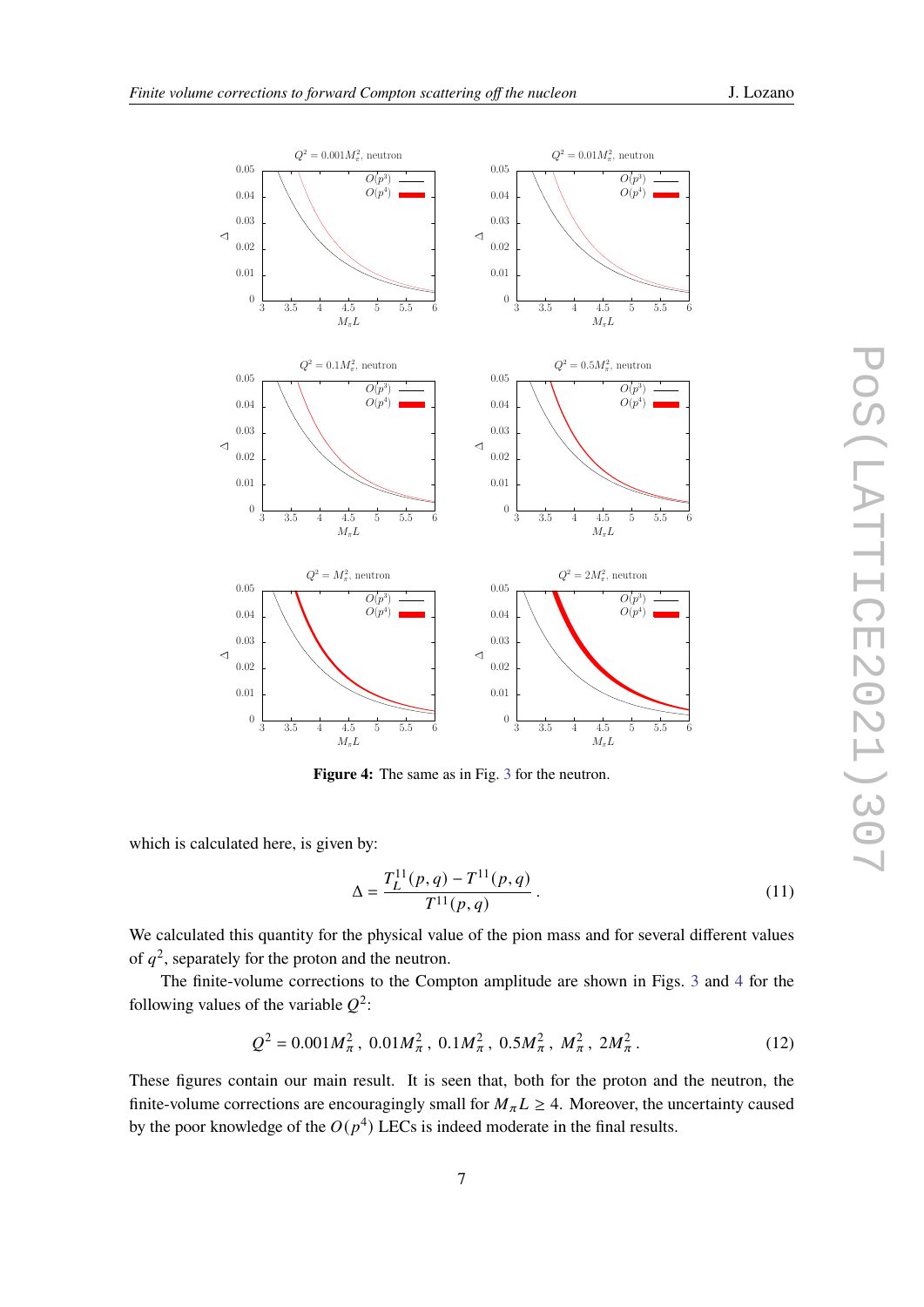## **4. Summary**

Using Baryon Chiral Perturbation Theory and the EOMS renormalization scheme of Refs. [\[21,](#page-8-8) [22\]](#page-8-9), we have evaluated the spin-averaged amplitude of the doubly virtual Compton scattering off nucleons up to  $O(p^4)$  in the infinite volume. The main result of this work is the calculation of the finite-volume corrections to the Compton scattering amplitude. These results are interesting, first and foremost, in view of the perspective of a measurement of the subtraction function on the lattice using periodic external fields. On the other hand, what is extracted from the nucleon mass shift, measured on the lattice, is a particular component of the second-rank Compton tensor  $T_L^{11}$ , which is a well-defined quantity and which tends to  $S_1 (q^2)$  (modulo an overall kinematic factor) in the infinite-volume limit.

Our results show that the exponentially vanishing finite-volume corrections to the quantity  $T_L^{11}$ amount up to 2-3% or less at  $M_{\pi}L \simeq 4$  both for the proton and the neutron. This means that one can extract the infinite-volume subtraction function with a good accuracy already using reasonably large lattices. We also note that the convergence of our results is rather good, and the poor knowledge of the  $O(p^4)$  LECs does not pose a real obstacle as the resulting uncertainty is very small.

#### **Acknowledgments**

I thank my co-authors in Ref [\[23\]](#page-8-10), on which my contribution to the conference was based. I would also like to acknowledge the financial support from the fellowship "Regierungsstipendiaten CONACYT-DAAD mit Mexiko" under the grant number 2016 (57265507).

#### **References**

- <span id="page-7-0"></span>[1] C. E. Carlson and M. Vanderhaeghen, Phys. Rev. A **84** (2011) 020102 [arXiv:1101.5965 [hep-ph]].
- <span id="page-7-1"></span>[2] W. Cottingham, Annals Phys. **25** (1963) 424.
- [3] J. Gasser and H. Leutwyler, Nucl. Phys. B **94** (1975) 269.
- [4] A. Walker-Loud, C. E. Carlson and G. A. Miller, Phys. Rev. Lett. **108** (2012) 232301 [arXiv:1203.0254 [nucl-th]].
- <span id="page-7-2"></span>[5] J. Gasser, M. Hoferichter, H. Leutwyler and A. Rusetsky, Eur. Phys. J. C **75** (2015) 375 [arXiv:1506.06747 [hep-ph]].
- [6] F. Erben, P. Shanahan, A. Thomas and R. Young, Phys. Rev. C **90** (2014) 065205 [arXiv:1408.6628 [nucl-th]].
- [7] A. W. Thomas, X. G. Wang and R. D. Young, Phys. Rev. C **91** (2015) 015209 [arXiv:1406.4579 [nucl-th]].
- <span id="page-7-3"></span>[8] J. Gasser, H. Leutwyler and A. Rusetsky, Phys. Lett. B **814** (2021), 136087 doi:10.1016/j.physletb.2021.136087 [arXiv:2003.13612 [hep-ph]].